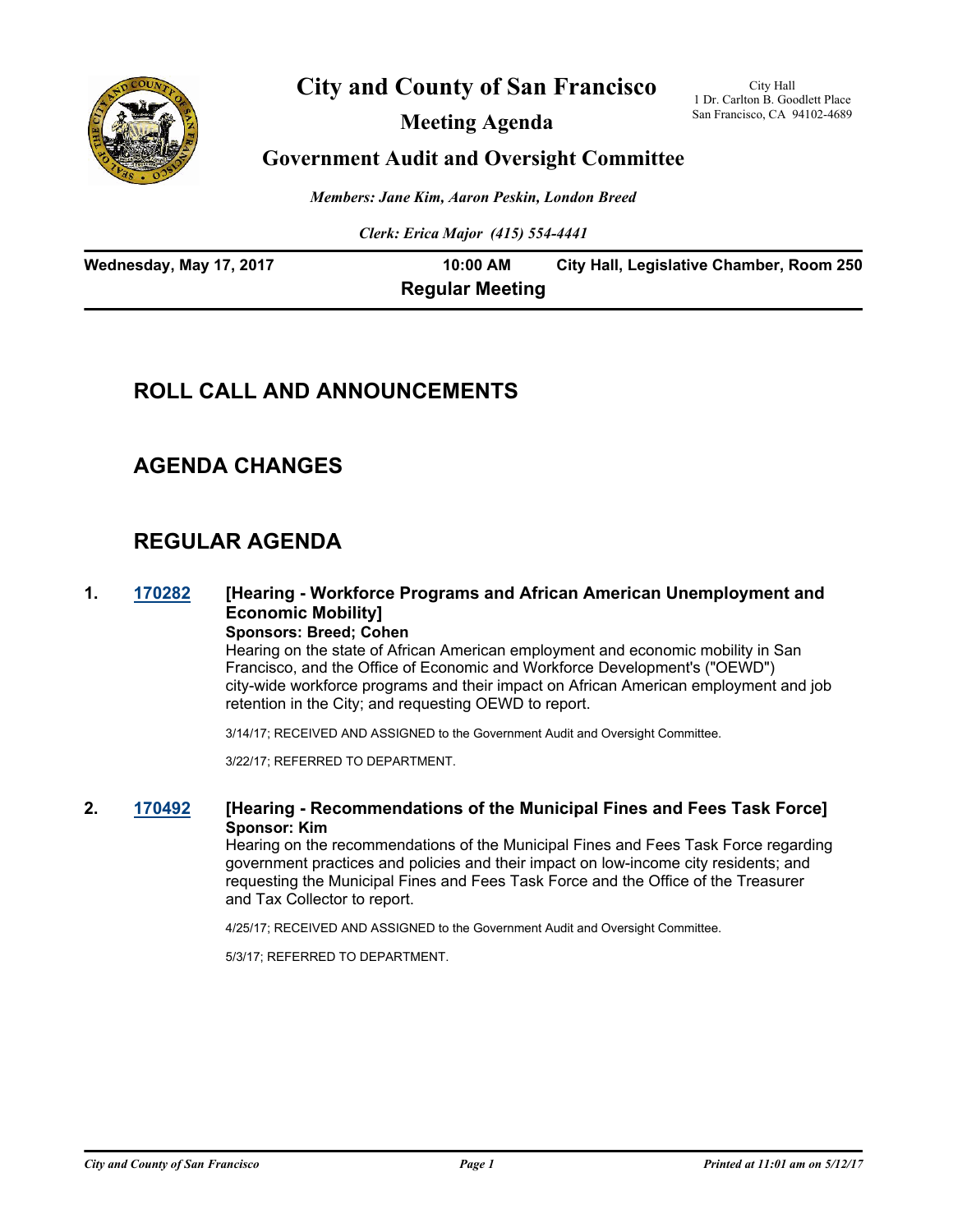### **3. [170305](http://sfgov.legistar.com/gateway.aspx?m=l&id=31880) [Urging the Retirement Board to Renew Its Commitment to Divest from Fossil Fuel Companies]**

#### **Sponsors: Peskin; Fewer and Ronen**

Resolution urging the Retirement Board of the Employees' Retirement System to renew its commitment to divest from publicly-traded fossil fuel companies, pursuant to its commitments to do so since October 2013, and to provide an update on public and private equity fossil fuel holdings.

3/21/17; REFERRED FOR ADOPTION WITHOUT COMMITTEE REFERENCE AGENDA AT THE NEXT BOARD MEETING to the Board of Supervisors.

4/4/17; REFERRED to the Government Audit and Oversight Committee.

4/6/17; REFERRED TO DEPARTMENT.

#### **4. [170528](http://sfgov.legistar.com/gateway.aspx?m=l&id=32084) [Hearing - Comprehensive Annual Financial Report - FY2015-2016] Sponsor: Kim**

Hearing on the Comprehensive Annual Financial Report (CAFR), Single Audit, and management letters prepared by the City's external auditors Macias Gini & O'Connell and KPMG, LLP, for FY2015-2016, and their audit plans for FY2016-2017, pursuant to Charter, Section 9.117; and requesting the external auditors and the Controller's Office to report.

5/2/17; RECEIVED AND ASSIGNED to the Government Audit and Oversight Committee.

5/9/17; REFERRED TO DEPARTMENT.

#### **5. [170251](http://sfgov.legistar.com/gateway.aspx?m=l&id=31826) [Hearing - Controller's Year-End Performance and Benchmarking Reports] Sponsor: Peskin**

Hearing on the departmental performance results outlined in the Controller's Office year-end performance and benchmarking reports; and requesting the Controller's Office to present.

3/7/17; RECEIVED AND ASSIGNED to the Government Audit and Oversight Committee.

3/14/17; REFERRED TO DEPARTMENT.

5/3/17; CONTINUED TO CALL OF THE CHAIR.

#### **6. [170565](http://sfgov.legistar.com/gateway.aspx?m=l&id=32111) [Resolution of Intention - Japantown Community Benefit District] Sponsor: Breed**

Resolution declaring the intention of the Board of Supervisors to establish a property-based business improvement district (community benefit district) known as the "Japantown Community Benefit District" and levy a multi-year assessment on all parcels in the district; approving the management district plan and engineer's report and proposed boundaries map for the district; ordering and setting a time and place for a public hearing of the Board of Supervisors, sitting as a Committee of the Whole on July 25, 2017, at 3:00 p.m.; approving the form of the Notice of Public Hearing and Assessment Ballot Proceeding, and Assessment Ballot; directing environmental findings; and directing the Clerk of the Board of Supervisors to give notice of the public hearing and balloting as required by law.

5/9/17; RECEIVED AND ASSIGNED to the Government Audit and Oversight Committee.

# **ADJOURNMENT**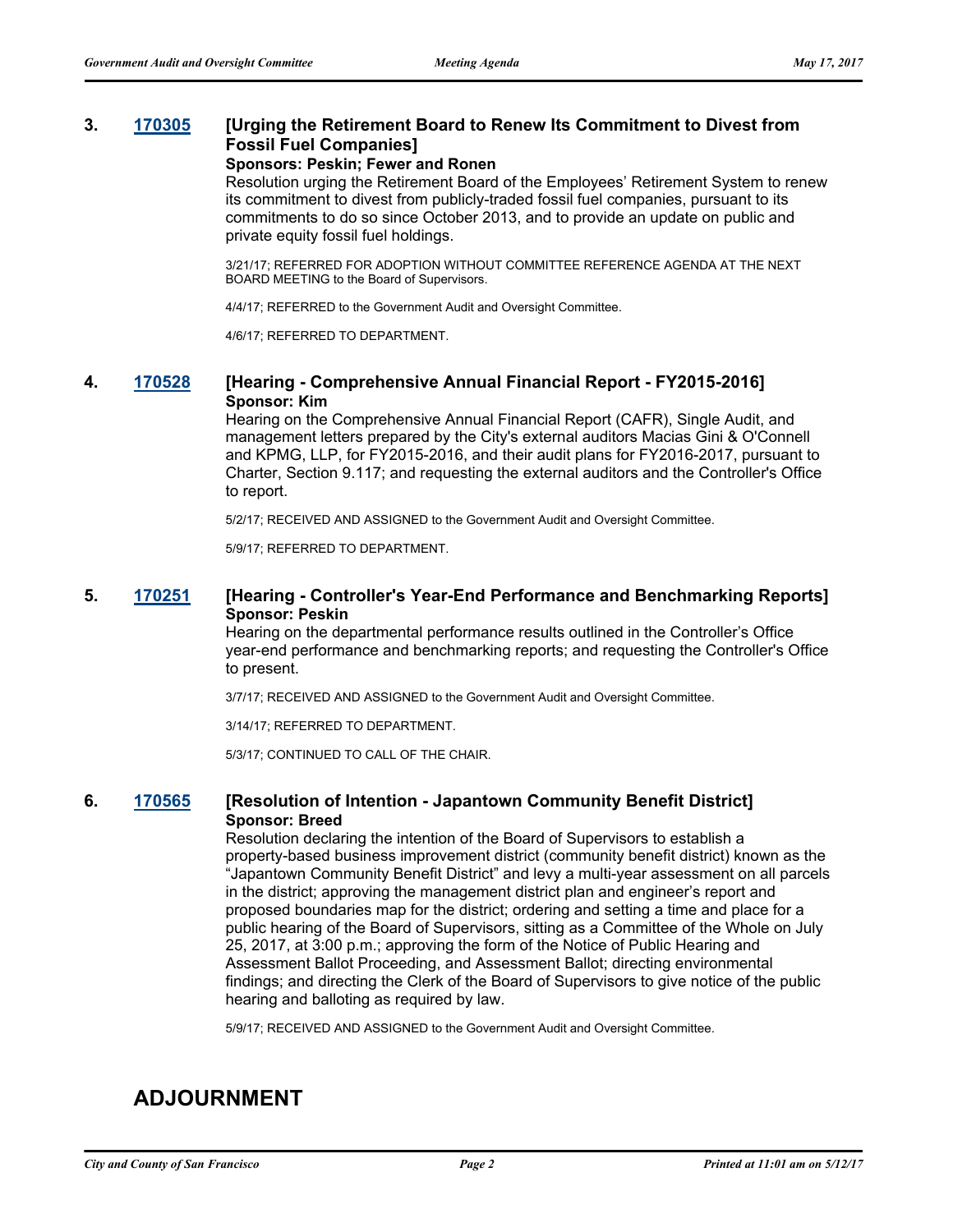# **LEGISLATION UNDER THE 30-DAY RULE**

*NOTE: The following legislation will not be considered at this meeting. Board Rule 3.22 provides that when an Ordinance or Resolution is introduced which would CREATE OR REVISE MAJOR CITY POLICY, the Committee to which the legislation is assigned shall not consider the legislation until at least thirty days after the date of introduction. The provisions of this rule shall not apply to the routine operations of the departments of the City or when a legal time limit controls the hearing timing. In general, the rule shall not apply to hearings to consider subject matter when no legislation has been presented, nor shall the rule apply to resolutions which simply URGE action to be taken.*

*(There is no legislation pending in this committee under the 30-day Rule.)*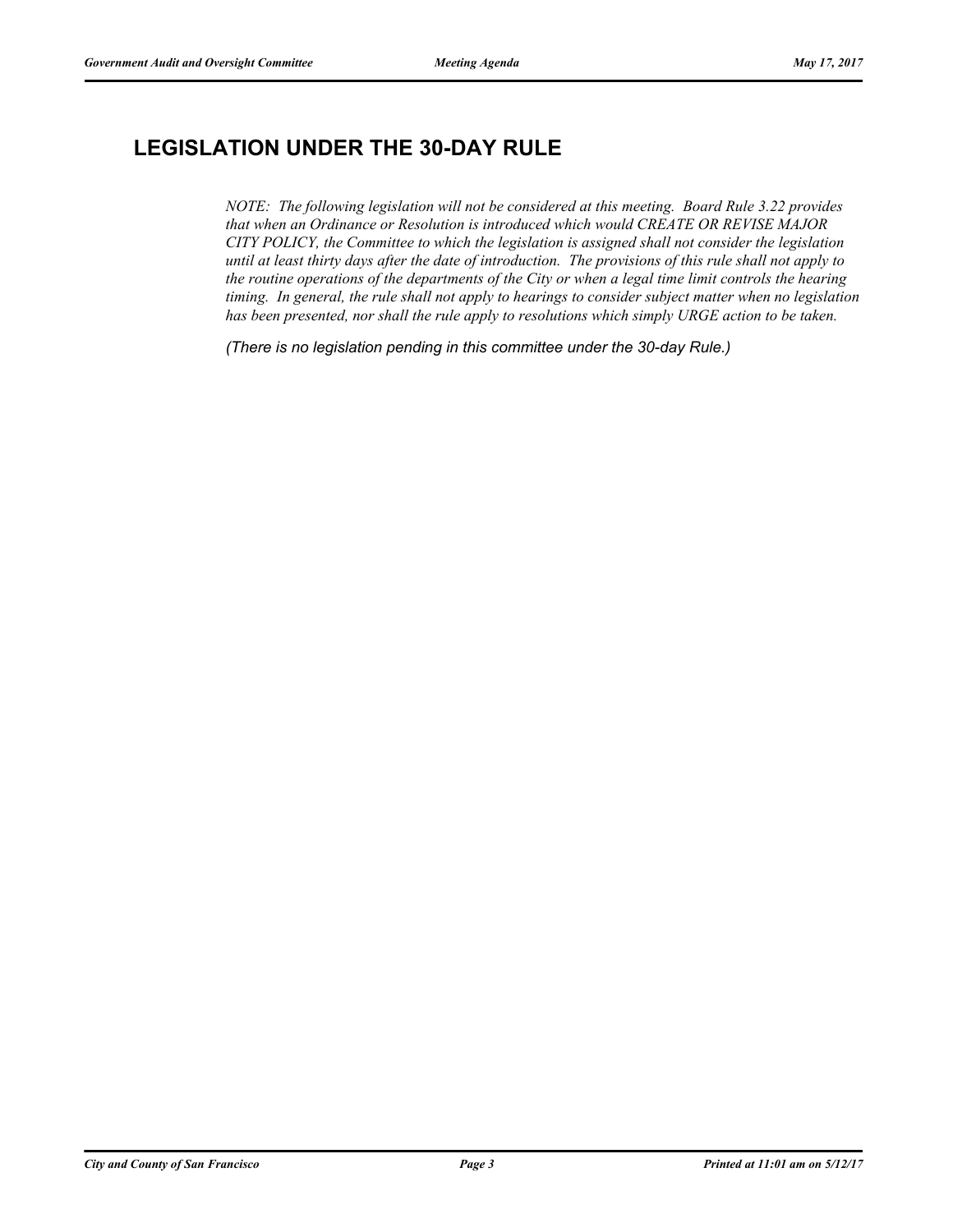### **Agenda Item Information**

Each item on the Consent or Regular agenda may include the following documents:

1) Legislation

- 2) Budget and Legislative Analyst report
- 3) Department or Agency cover letter and/or report
- 4) Public correspondence

These items will be available for review at City Hall, 1 Dr. Carlton B. Goodlett Place, Room 244, Reception Desk.

### **Meeting Procedures**

The Board of Supervisors is the legislative body of the City and County of San Francisco. The Board has several standing committees where ordinances and resolutions are the subject of hearings at which members of the public are urged to testify. The full Board does not hold a second public hearing on measures which have been heard in committee.

Board procedures do not permit: 1) persons in the audience to vocally express support or opposition to statements by Supervisors or by other persons testifying; 2) ringing and use of cell phones, pagers, and similar sound-producing electronic devices; 3) bringing in or displaying signs in the meeting room; and 4) standing in the meeting room.

Each member of the public will be allotted the same maximum number of minutes to speak as set by the President or Chair at the beginning of each item or public comment, excluding City representatives, except that public speakers using interpretation assistance will be allowed to testify for twice the amount of the public testimony time limit. If simultaneous interpretation services are used, speakers will be governed by the public testimony time limit applied to speakers not requesting interpretation assistance. Members of the public who want a document placed on the overhead for display should clearly state such and subsequently remove the document when they want the screen to return to live coverage of the meeting.

IMPORTANT INFORMATION: The public is encouraged to testify at Committee meetings. Persons unable to attend the meeting may submit to the City, by the time the proceedings begin, written comments regarding the agenda items. These comments will be made a part of the official public record and shall be brought to the attention of the Board of Supervisors. Written communications should be submitted to the Clerk of the Board or Clerk of a Committee: 1 Dr. Carlton B. Goodlett Place, Room 244, San Francisco, CA 94102. Communications which are not received prior to the hearing may be delivered to the Clerk of the Board or Clerk of the Committee at the hearing and you are encouraged to bring enough copies for distribution to all of its members.

LAPTOP COMPUTER FOR PRESENTATIONS: Contact City Hall Media Services at (415) 554-7490 to coordinate the use of the laptop computer for presentations. Presenters should arrive 30 minutes prior to the meeting to test their presentations on the computer.

AGENDA PACKET: Available for review in the Office of the Clerk of the Board, City Hall, 1 Dr.Carlton B Goodlett Place, Room 244, or on the internet at http://www.sfbos.org/meetings. Meetings are cablecast on SFGovTV, the Government Channel 26. For DVD copies and scheduling call (415) 554-4188.

LANGUAGE INTERPRETERS: Requests must be received at least 48 hours in advance of the meeting to help ensure availability. Contact Peggy Nevin at (415) 554-5184. AVISO EN ESPAÑOL: La solicitud para un traductor debe recibirse antes de mediodía de el viernes anterior a la reunion. Llame a Derek Evans (415) 554-7702. Paunawa: Ang mga kahilingan ay kailangang matanggap sa loob ng 48 oras bago mag miting upang matiyak na matutugunan ang mga hiling. Mangyaring tumawag ka sa (415) 554-5184.